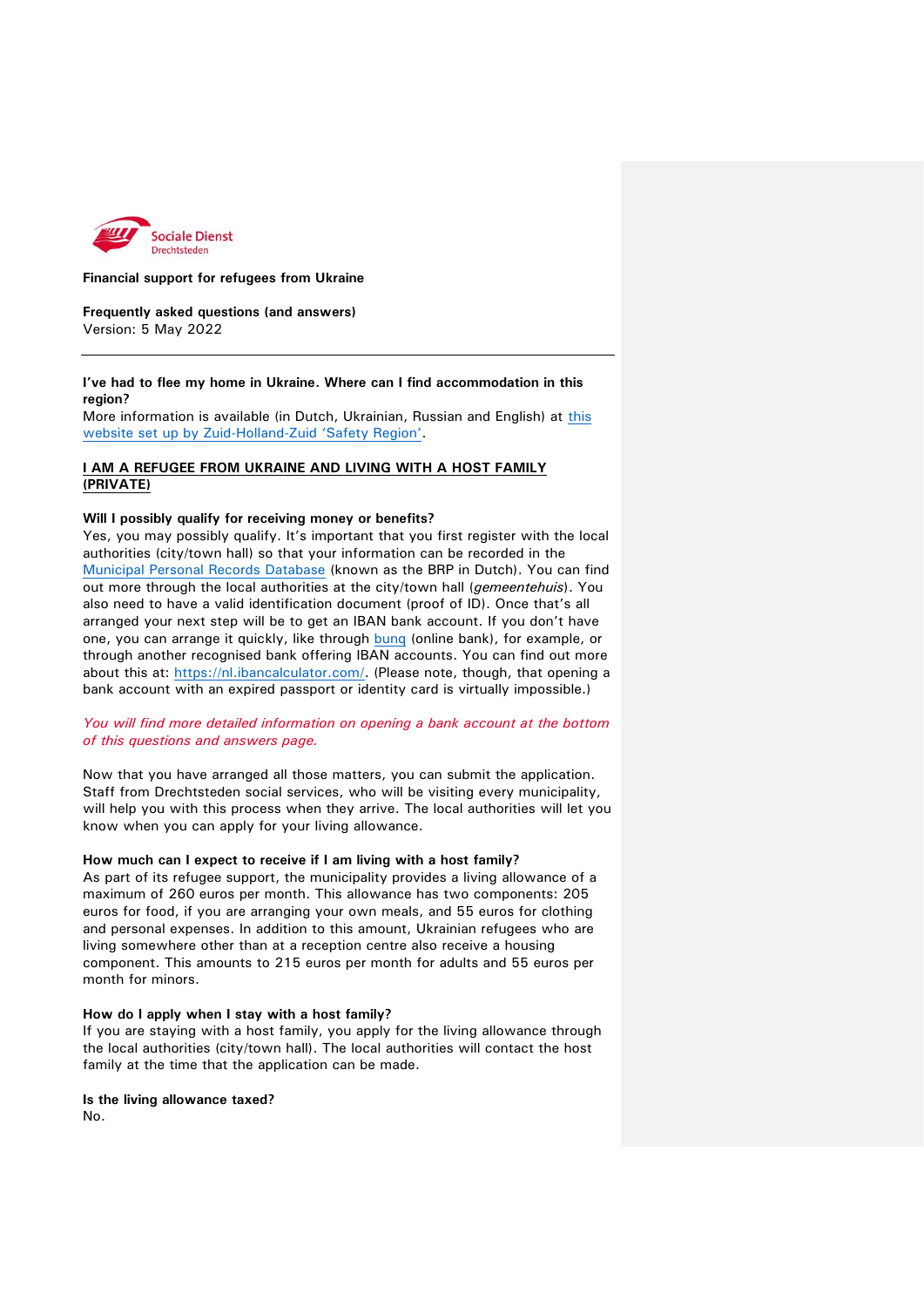

**I live with a host family. Do I have to pay them the living allowance I receive?**  Not necessarily. That's a matter to be arranged between you and the host family. We can't help you with that.

### **I'VE HAD TO FLEE MY HOME IN UKRAINE. I AM STAYING / LIVING IN A LOCAL RECEPTION CENTRE**

#### **Will I possibly qualify for receiving money or benefits?**

Yes, you may possibly qualify. The people at the reception centre can help you through the whole process. They'll let you know when you can apply for this assistance. They know, for example, when to expect a visit from the mobile social services team.

#### **How much can I expect to receive if I am living in a local reception centre?**

As part of its refugee support, the municipality provides a living allowance of a maximum of 260 euros per month. This allowance has two components: 205 euros for food, if you are arranging your own meals, and 55 euros for clothing and personal expenses. If the reception centre is providing your meals you will only be eligible for the portion of 55 euros per month.

### **GENERAL**

### **When will I receive this money?**

You will receive the first payment as soon as possible after we have all your details. After that, the allowance will be paid into your bank account on the first day of each month. It takes about 2 to 3 business days to pay out the amount.

### **What is BRP?**

The Dutch government registers the personal details of people living in the Netherlands in the Personal Records Database. In Dutch this is called the *Basisregistratie Personen*, or BRP for short. More information is available (in Dutch) on the website of the [National Office for Identity Data](https://www.rvig.nl/brp/inschrijven-oekrainers-in-de-brp/veelgestelde-vragen) where they have set up a FAQ page about registering Ukrainians in the BRP.

**I had previously fled to Ukraine but had to flee once more because of the war. Now that I have arrived here in the Netherlands, can I count on the same support given to Ukrainians? And what should I do now? (third-country target group)**  Yes, you can count on the same support and accommodation. It's important, though, that you are able to prove that you were living in Ukraine when the war broke out. If you are unable to do this, you will need to report to the regional office of the national asylum application centre (*Aanmeldcentrum*) in Ter Apel. They will start the support procedure there.

# **Why is there a difference between the living allowance you receive when you live with a host family and when you live at a local reception centre?**  At the local reception centre, the municipality arranges your housing and everything that comes with it (like water and power). If you live in someone's home, however, the person you live with takes care of all that, meaning they will

have higher expenses than they usually do. That's why you receive extra money, a housing component, when you live with a host family. It's a good idea to talk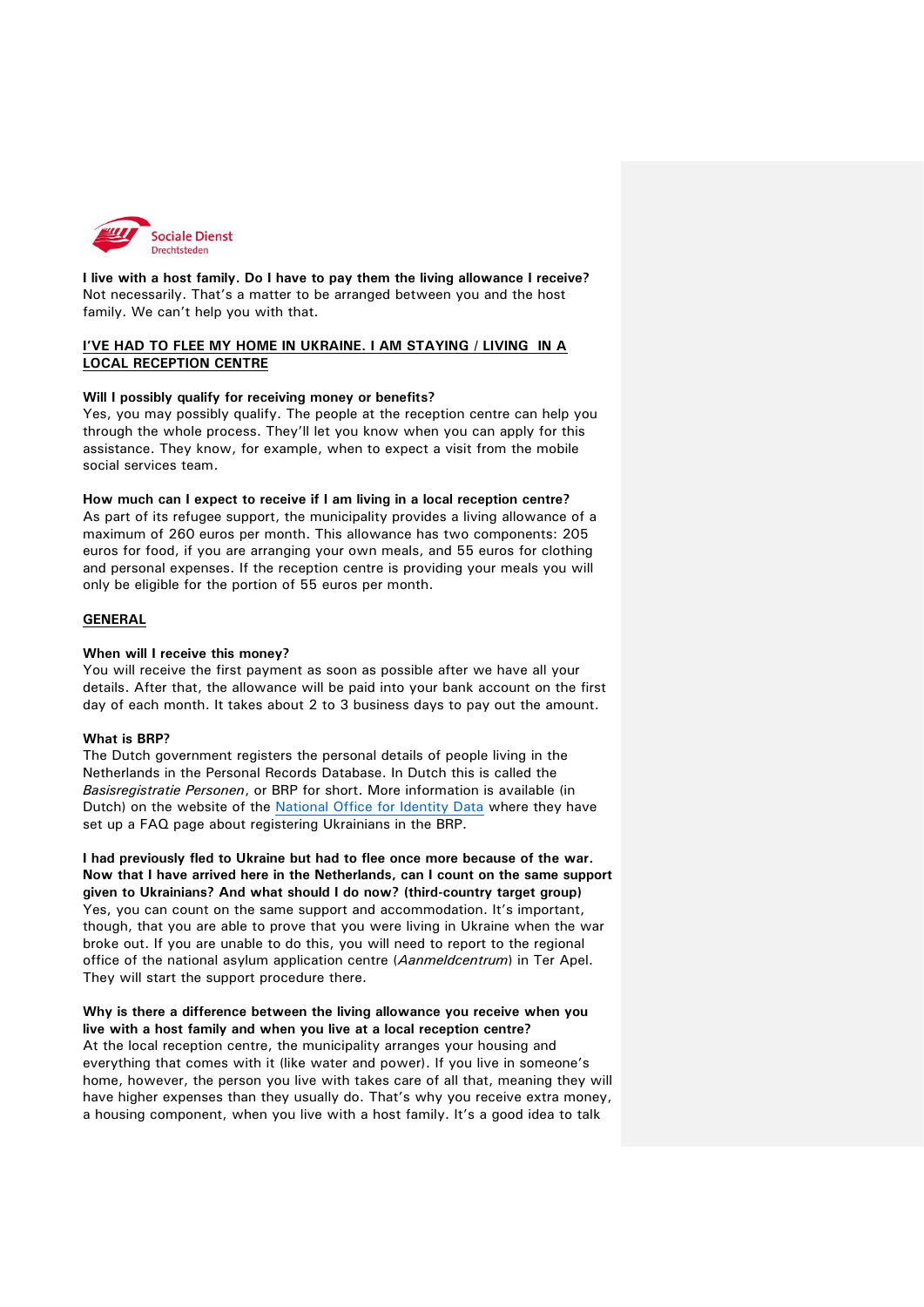

with your host family about the allowance you receive and how you can help them cover the extra costs they incur.

#### **Do I also receive money or other support for my children?**

Yes. As part of its refugee support, the municipality provides a living allowance of a maximum of 260 euros per month. This allowance has two components: 205 euros for food, if you are arranging your own meals, and 55 euros for clothing and personal expenses. This amount also applies to children. In addition to this amount, Ukrainian refugees who are living somewhere other than in a reception centre also receive a housing component. This amounts to 215 euros per month for adults and 55 euros per month for minors.

#### **Is this true no matter the size of my family?**

Yes, the size of your family does not matter. The amount applies per person.

### **I don't have a Dutch citizen service number (BSN). Can I still receive the living allowance?**

If you are living with a host family, you will first need to be registered in the [Personal Records Database \(BRP\).](https://www.rijksoverheid.nl/onderwerpen/privacy-en-persoonsgegevens/basisregistratie-personen-brp) You can make an appointment with the local authorities (*gemeente*) at the city/town hall where you are staying to arrange this. This is also preferred at the local reception centres, but the staff there will assist you with this and you can already apply at pre-arranged times. Staff at the reception centre will be able to tell you more about this.

#### **Can I use my driving licence as proof of ID?**

No, that's not allowed.

### **I don't have proof of ID / I lost my proof of ID. What do I have to do now to be eligible for a living allowance?**

You will need to contact the Ukrainian Embassy in The Hague where they can assist you further in obtaining an identity certificate. It's important that you arrange this first.

Address and contact details: Zeestraat 78, 2518 AD The Hague, Phone +31 70 362 60 95, Fax +31 70 361 55 65, [emb\\_nl@mfa.gov.ua.](file://///grid.internal/GRDN$/Samenwerking/SD%20Communicatie%20SDD/Projecten%20lopend/2022%20Hulp%20Oekraïne/emb_nl@mfa.gov.ua%20)

Ukrainians can request this certificate during the walk-in hours of the consular department of the Ukrainian Embassy on working days from 09:00-13:00 at Zeestraat 78 in The Hague. The certificate is then usually issued in the afternoon of the same day.

As soon as you have the identity certificate, report to the local authorities (city/town hall) – or to the staff at the local reception centre where you are staying if this applies – to find out what you need to do next, like register in the local Personal Records Database (BRP).

### **I don't have an identity card or passport, but I do have a certificate from the Ukrainian Embassy. Will that be accepted too?**

Not for opening a bank account. For this you need an identity card or passport. Only these are accepted as proof of ID.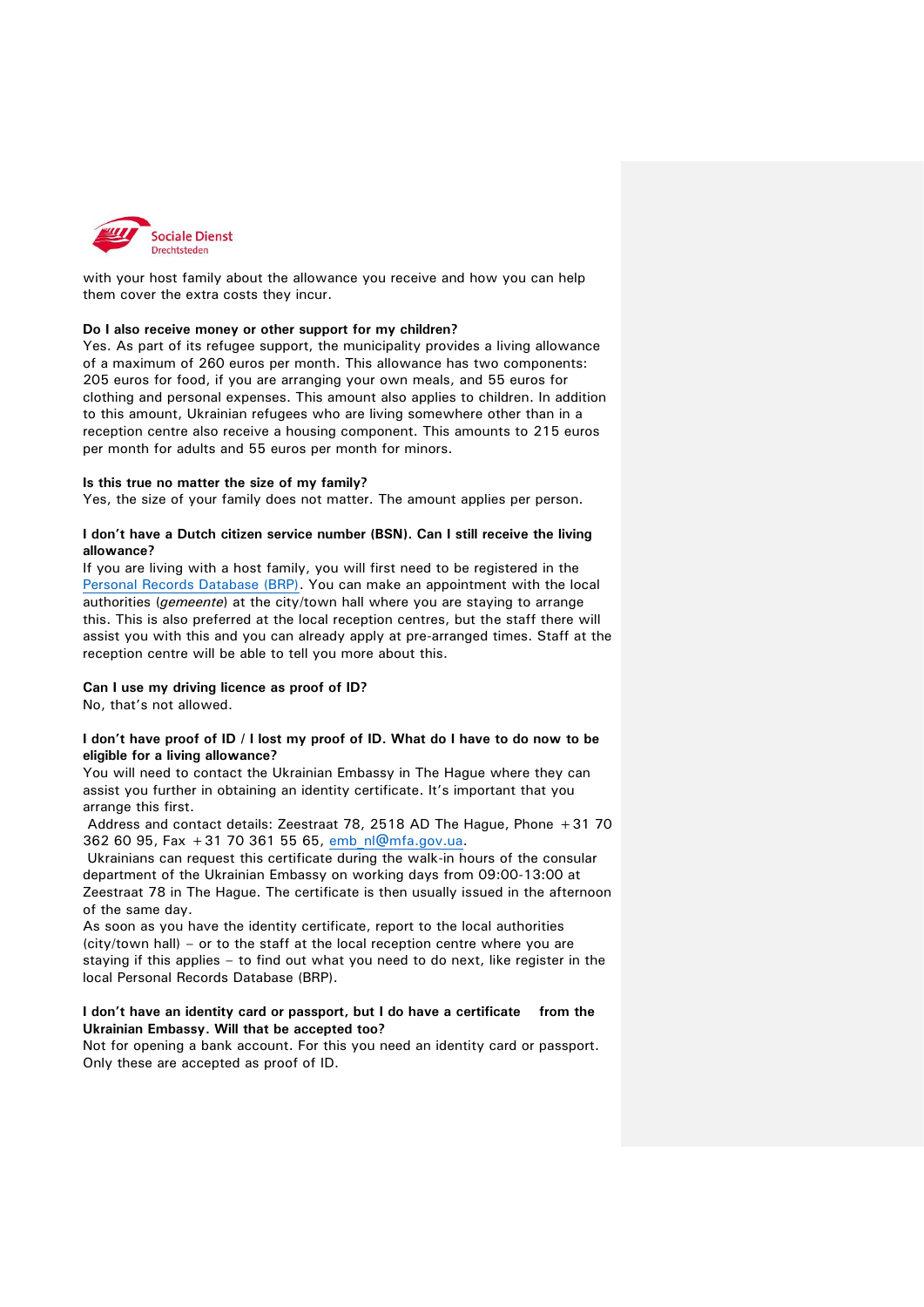

### **I have an expired Ukrainian identity card or passport. Is this a problem?**  Yes and no. It's not a problem for registering in the Personal Records Database (BRP). However, it is a problem when applying for an IBAN bank account, for which you must be able to present valid proof of ID like an identity card or passport. And you need such a bank account to be able to receive the living allowance.

#### **I have an internal passport that's only in Cyrillic script. Will that be a problem?**

Both your identity and nationality can be determined from this document. It must, however, be established that the facial image on the document corresponds to the person who is reporting residence and address. That the holder is a Ukrainian national is made clear by the inscription 'Passport of the Citizen of Ukraine' preprinted in Ukrainian under the flag on the inside cover of the passport. The document must be translated. The help of a sworn interpreter/translator is preferred, but in this situation the translation can also be provided by a person who is proficient in the language. Please note: Since names in Ukrainian and Russian may differ, in the case of a passport the surname and first names should only be taken from page 1 of the document, which states these in Ukrainian. You include this translation in a 'declaration under oath' (*verklaring onder ede*) and this will then be used as a translation of the internal passport. If the document cannot be translated, the person can request an identity certificate from the Ukrainian Embassy.

### **I do not have a Dutch bank account. How can I still receive a payment?**

As long as you have an IBAN bank account we can pay the allowance to that account. If you do not have that either, you can request an account through bunq (an online bank). You can read more about this at [www.bunq.com/ukraine](file://///grid.internal/GRDN$/Samenwerking/SD%20Communicatie%20SDD/Projecten%20lopend/2022%20Hulp%20Oekraïne/www.bunq.com/ukraine-refugees)[refugees.](file://///grid.internal/GRDN$/Samenwerking/SD%20Communicatie%20SDD/Projecten%20lopend/2022%20Hulp%20Oekraïne/www.bunq.com/ukraine-refugees) You need a valid identity card or passport to open a bank account. An identity certificate from the Ukrainian Embassy is not sufficient for this.

### **I am getting the living allowance but can start working and will earn more than the living allowance. What are the consequences?**

You will no longer receive a living allowance once you start working. Before you can work, you will need to have a Dutch citizen service number (BSN) and to get this you need to be registered in the local Personal Records Database (BRP). You must state this number right away when you start working.

### **I receive a living allowance but can start working part-time and earn less than the living allowance. What are the consequences?**

You will no longer receive a living allowance once you start working. Before you can work, you will need to have a Dutch citizen service number (BSN) and to get this you need to be registered in the local Personal Records Database (BRP). You must state this number right away when you start working. We are still trying to determine exactly what impact working part-time will have on the living allowance; however, the guidance at the moment is that the living allowance stops when you start working.

**I am moving to another reception centre or other living accommodation outside the Drechtsteden cluster. Will I continue to receive the living allowance?** 

**Met opmerkingen [ET&V1]:** We zijn ervan uitgegaan dat het hier om een intern Oekraïens paspoort gaat.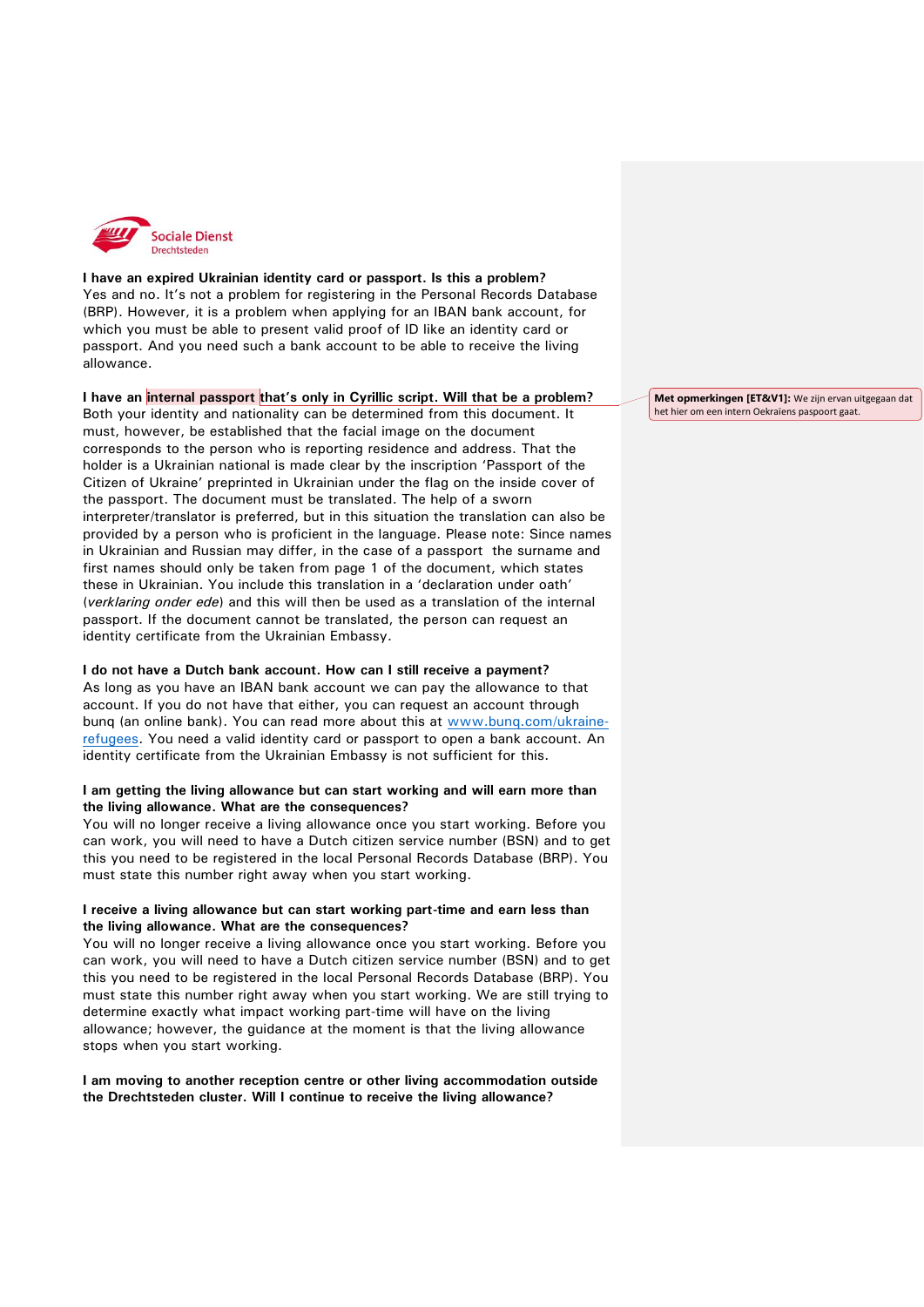

No, you will need to report to the new reception centre. The living allowance you receive from us stops when you leave and the new municipality takes over from us. This means that you will need to register for this with the new municipality or reception centre.

**I will be moving to another reception centre or living accommodation within the Drechtsteden cluster. Will I continue to receive the living allowance?**  Notify us of this change immediately and we will then examine whether your move will have any impact on the living allowance you receive. This depends on where you will be staying (and other factors).

### **Am I insured for healthcare costs in the Netherlands?**

If you incur healthcare costs in the Netherlands, the general practitioner or other healthcare provider can claim the costs through the Dutch Central Administration Office (CAK). This will all be taken care of for you. You can find out more about how [medical care is arranged for people arriving from Ukraine](https://www.zorgverzekeringslijn.nl/ukrainian/) (and about healthcare in the Netherlands in general) on the site of [Zorgverzekeringslijn](https://www.zorgverzekeringslijn.nl/ukrainian/) (available in Ukrainian, English and Dutch).

### **I AM HOUSING PEOPLE FROM UKRAINE. WHAT INFORMATION DO I NEED TO PASS ON?**

If you are housing refugees from Ukraine, advise them to register as soon as possible in the Personal Records Database (BRP) for your municipality. If a refugee is no longer staying with you, report this to your local authorities (city/town hall) as soon as possible. If you are taking care of unaccompanied minor children (those without a legal guardian present) we ask that you be extra vigilant. You will need to report this to the local office of the Dutch Children and Family Court Advisory and Support Service (*Raad voor de Kinderbescherming*). The contact details can be found at [www.kinderbescherming.nl/contact-en](https://www.kinderbescherming.nl/contact-en-adressen)[adresses.](https://www.kinderbescherming.nl/contact-en-adressen) It is also advisable to report your situation to the [Ukrainian Embassy.](https://www.rijksoverheid.nl/onderwerpen/ambassades-consulaten-en-overige-vertegenwoordigingen/overzicht-landen-en-gebieden/oekraine/ambassade-van-oekraine-s-gravenhage)

#### **More information on opening a bank account**

**Opening a bank account by Ukrainian citizens**

**We recommend you to open a bank account in the Netherlands. This will make it easier for you to arrange various matters and help you participate in everyday life. Also, a local bank account means we can transfer funds to you more easily and conveniently. After opening a bank account, you can let the us know what your bank account number (IBAN) is, so we can transfer your allowances for living expenses to it.**

відкриття банківського рахунку [громадянами](https://www.amsterdam.nl/en/refugees/amsterdam-supports-ukraine/artikel/) України

Opening a bank account is subject to various rules and regulations. Banks are obliged to check your data and ID. In some cases, this can result in delays before the account is assigned to you and ready for use.

In time, 7 Dutch banks will offer accounts specifically for refugees from Ukraine. At present the following banks are available: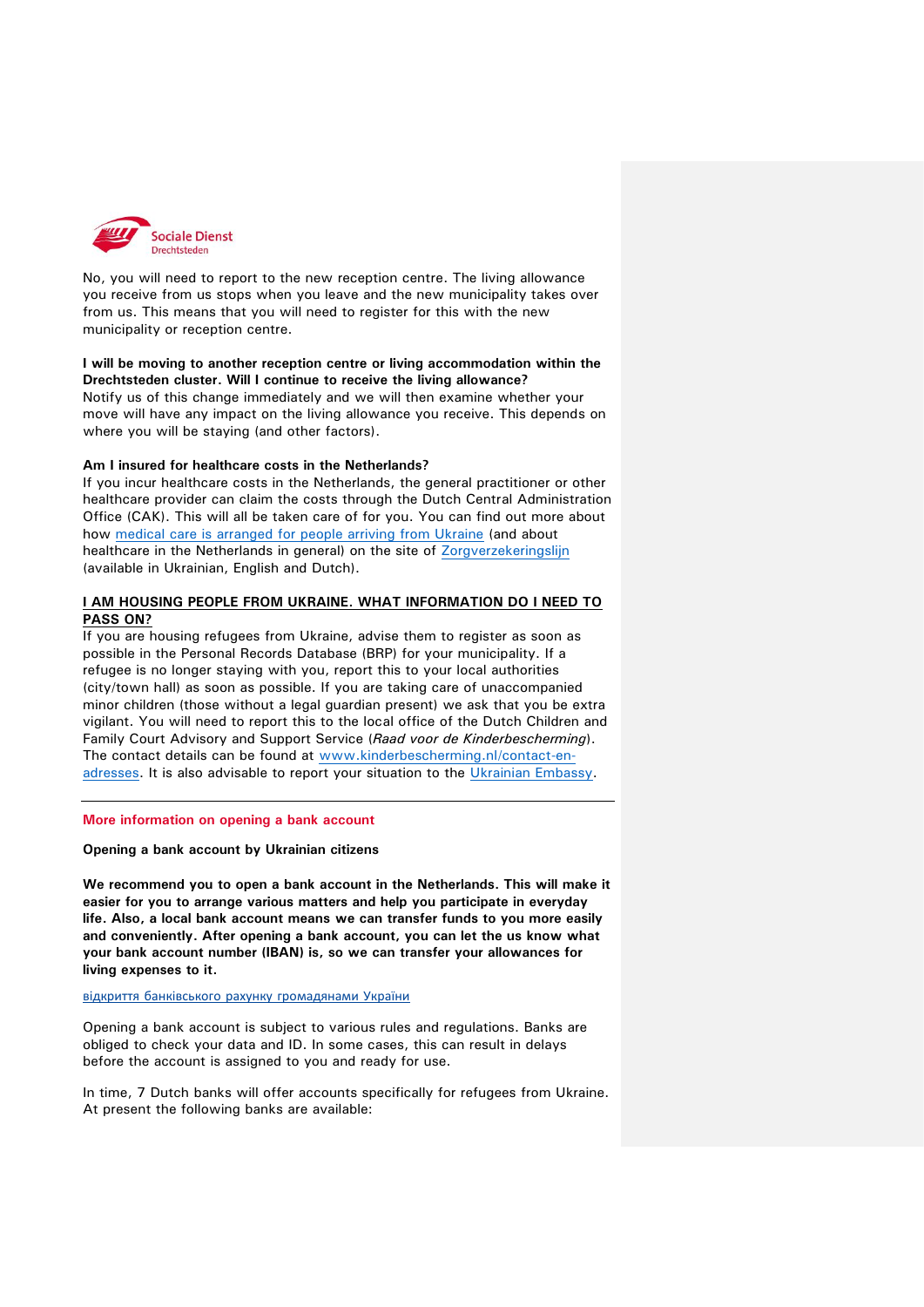

# **ABN AMRO**

Open a bank account online

- [Information in English](https://www.abnamro.nl/en/personal/payments/open-an-account/account-for-ukrainian-customers.html)
- Needed: Ukrainian passport or ID card and Dutch Citizen Service Number (BSN)
- Cost of bank account: 1,95 per month for payment account, including debit card, identifier to activate the app
- Next step: Download the ABN AMRO-app in Apple Appstore or Google Playstore.
- Additional: Debit card is needed to activate the app. The card delivery is 3-5 working days after your application.

# **Bitsafe**

Open a bank account online

- [Information in Ukrainian](https://www.bitsafe.org.ua/en/index.html)
- Needed: Ukrainian passport, ID card or driver's license
- Cost of bank account: free; includes debit card. Transaction fees apply.

# **Bunq**

Open a bank account online

- [Information in English and Ukrainian](https://www.bunq.com/ukraine-refugees)
- Needed: Ukrainian passport or ID card
- Cost of bank account: free for three months, then €2.95 per month. This includes a debit card and the immediate use of Apple Pay/Google Pay.

### **ING**

Opening a bank account at a bank branch.

- [Information in English and Ukrainian](https://www.ing.nl/particulier/english/bank-account-for-new-ukraine-customers/index.html)
- Needed: BRP registration, BSN number, Ukrainian passport
- Cost of bank account: €2.35 per month (€1.90 for digital-only, which excludes ATM use). This includes free transactions within the EU and a debit card.
- Your nearest ING branch can be found at: [ing.nl](https://www.ing.nl/zakelijk/klantenservice/service-en-dienstverlening/geldautomaat-of-kantoor-zoeken/index.html)

# **Rabobank**

Open a bank account online

- [Information in Ukrainian and Dutch](https://www.rabobank.nl/particulieren/betalen/bankrekening/rabo-directpakket/oekraine?ra_resize=yes&ra_toolbar=yes&ra_menubar=yes)
- Needed: Dutch Citizen Service Number (BSN)